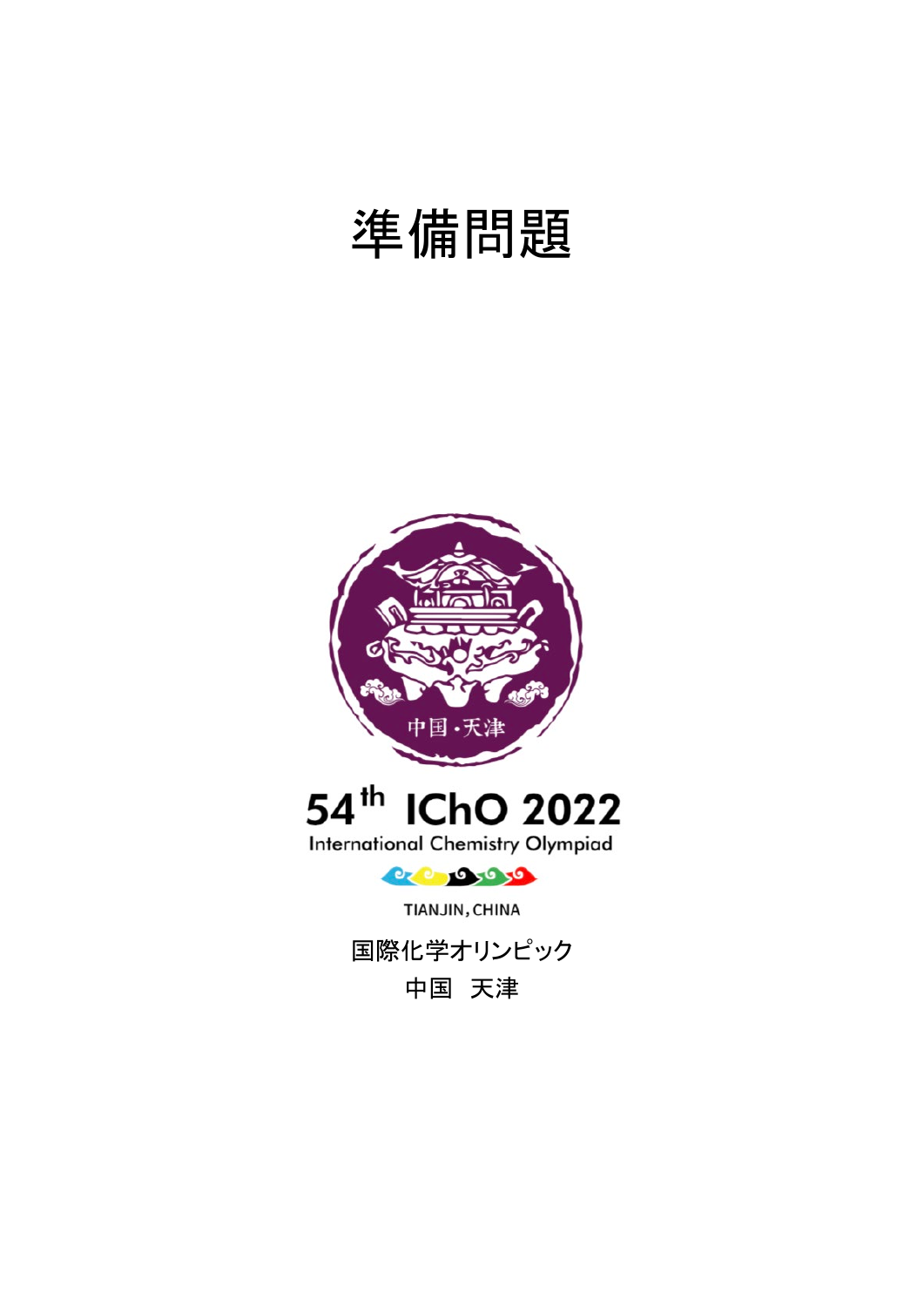2022 年に中国の天津で開催される予定の、第 54 回国際化学オリンピックの準備問題を提 供させていただくことを喜ばしく思います。大会規定に示されている通り、準備問題をす べての参加国に配布する目的は、試験問題の種類や難易度、安全面などについて生徒が理 解するのを手助けすることです。(IChO 規約§10 参照)加えて、問題の内容は、歴史や異 文化など幅広い範囲の魅力的な話題を扱うことが意図されており、教育的で面白い問題と なるよう慎重に選ばれています。生徒とメンターの皆さんには、これらの問題を解くこと を楽しみながら、大会に向けて準備していただければと思います。この準備問題は、理論 問題に 6 個、実験問題には 3 個の発展的学習分野を含みます。準備問題は、中等教育(高 校)レベルで学ぶ化学の基本原理を適用して解くことができます。準備問題に含まれる発 展的学習分野は、「発展的学習の内容(Topic of Advanced Difficulty)」として明示され、それ らの応用が問題のなかで説明されています。発展的学習分野は本大会試験のよい指標とな るので、参加者はこれらの発展的学習分野もよく学習しておくことが期待されます。

この冊子の問題には、理論問題が 28 問、実験問題が 9 問含まれています。解答は 2022 年 2 月までに各国のヘッドメンターにメールで送られ、2022 年 6 月までに IChO 2022 のホー ムページで公開される予定です。これらの問題に関するコメント、指摘、修正、問い合わ せを歓迎します。[preparatory@icho2022.cn](mailto:preparatory@icho2022.cn) からご連絡ください。

国際化学オリンピックは、世界中の若者が化学の素晴らしさについて理解を深め、互いに 刺激し合う良い機会です。同時に、世界中に友人をつくり、開催国の歴史や文化を楽しむ 素晴らしい機会です。

COVID-19 のパンデミックが始まってから 2 年が経過し、状況はまだ不透明ですが、2022 年の夏に中国の天津で皆様にお会いできることを願っています。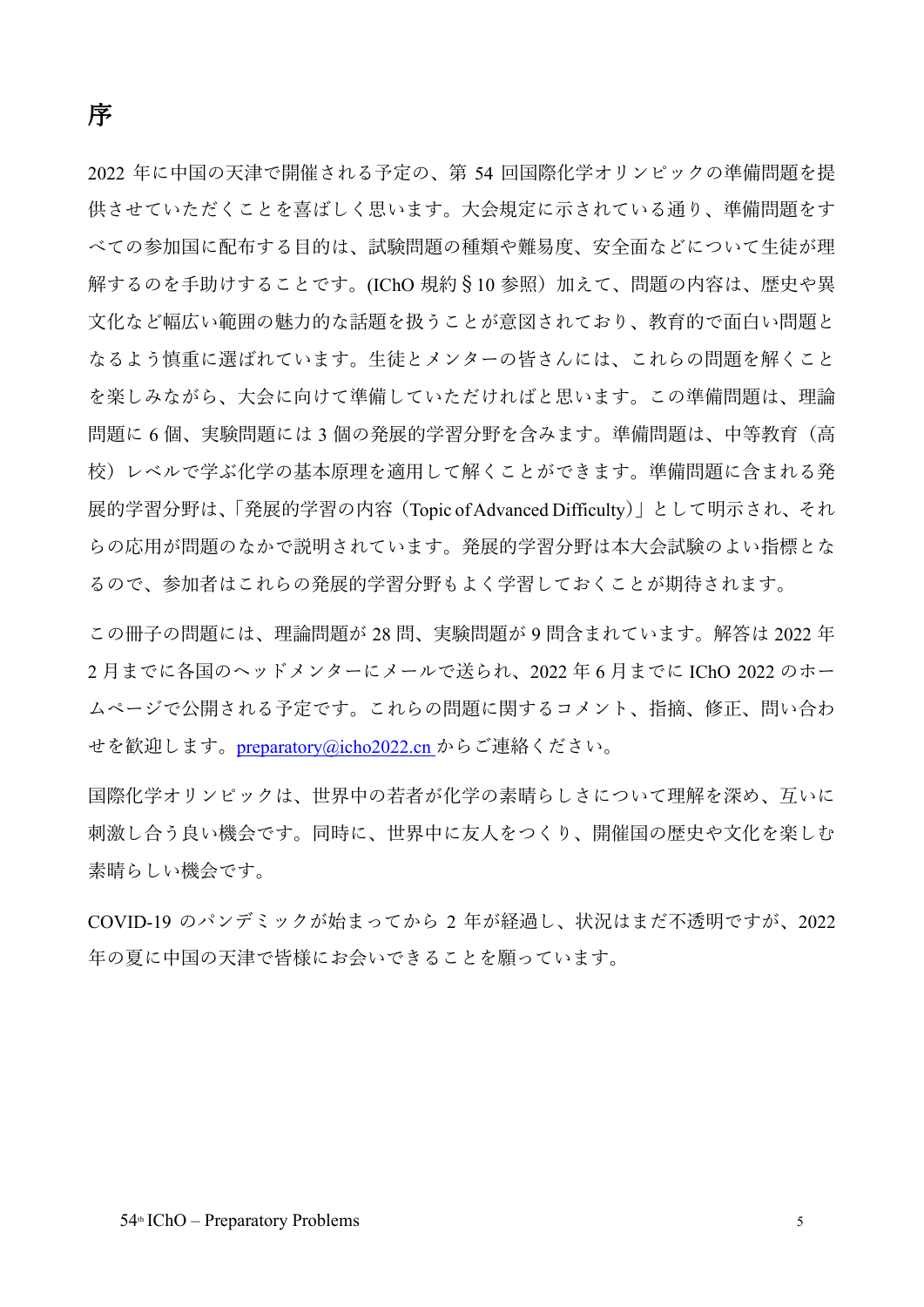謝辞

準備問題、本大会試験問題ともに、作成に多大なご尽力をいただいた問題作成者の皆様に 深く感謝します。また、国際運営委員会のメンバーの皆様から貴重なご意見、ご指摘をい ただいたことに感謝を申し上げます。

IChO2022 科学委員会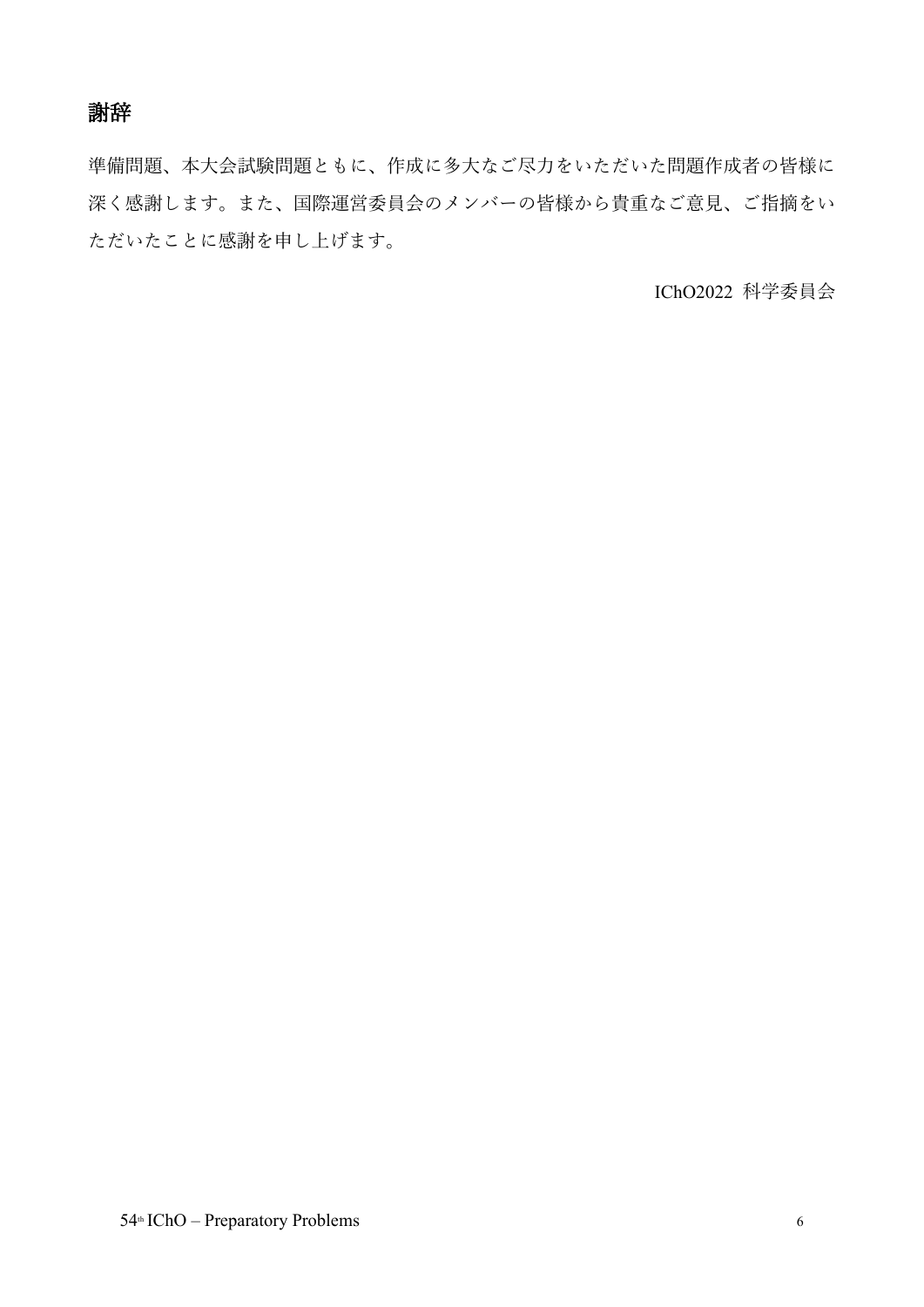# 問題作成者

| Gong CHEN       | (Nankai University)                             |
|-----------------|-------------------------------------------------|
| Liu-Ping CHEN   | (Sun Yat-Sen University)                        |
| Fang-Yi CHENG   | (Nankai University)                             |
| Peng CHENG      | (Nankai University)                             |
| Lian-Yun DUAN   | (Peking University)                             |
| Jin-Long GONG   | (Tianjin University)                            |
| Dong-Sheng GUO  | (Nankai University)                             |
| Jie HAN         | (Nankai University)                             |
| Gang He         | (Nankai University)                             |
| Zheng-Jie HE    | (Nankai University)                             |
| Wan-Quan JIANG  | (University of Science and Technology of China) |
| Quan LAN        | (University of Science and Technology of China) |
| Ling-Ling LI    | (University of Science and Technology of China) |
| Shu LI          | (Nankai University)                             |
| Wan LI          | (University of Science and Technology of China) |
| Yi-Jun LI       | (Nankai University)                             |
| Yue LI          | (Nankai University)                             |
| Guang-Xin LIANG | (Shanghai Tech University)                      |
| Ying-Jie LIN    | (Jilin University)                              |
| Ding-Bin LIU    | (Nankai University)                             |
| Yang LIU        | (Nankai University)                             |
| Jian-Gong MA    | (Nankai University)                             |
| Mei-Li PANG     | (Nankai University)                             |
| Xiao-Hang QIU   | (Nankai University)                             |
| Qi-Sheng SONG   | (Shandong University)                           |
| Hong-Wei SUN    | (Nankai University)                             |
| Ping-Ping TANG  | (Nankai University)                             |
| Bai-Quan WANG   | (Nankai University)                             |
| Yan-Guang WANG  | (Zhejiang University)                           |
| Ying-Xia WANG   | (Peking University)                             |
| Hua-Ping XU     | (Tsinghua University)                           |
| Guang-Ming YANG | (Nankai University)                             |
| Qi-Zhi YAO      | (University of Science and Technology of China) |
| Zheng-Gen ZHA   | (University of Science and Technology of China) |
| Ming-Tao ZHANG  | (Nankai University)                             |
| Xin-Xing ZHANG  | (Nankai University)                             |
| Zhen-Jie ZHANG  | (Nankai University)                             |
| Qi-Lin ZHOU     | (Nankai University)                             |
| Ping-Ping ZHU   | (University of Science and Technology of China) |
| Ya-Xian ZHU     | (Xiamen University)                             |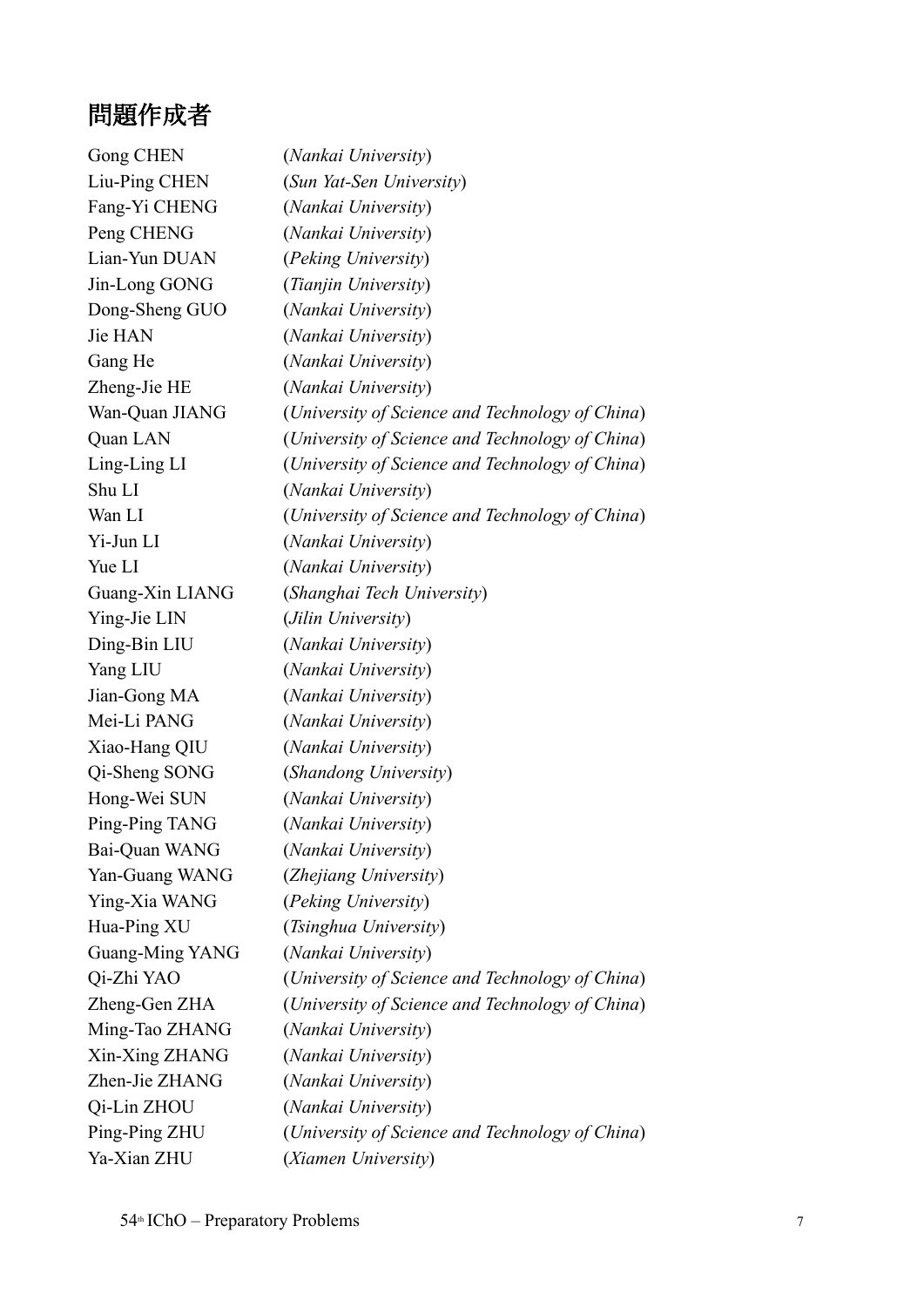編集 Dong-Sheng GUO (*Nankai University*) Hong-Wei SUN (*Nankai University*)

科学委員会委員長 Qi-Lin ZHOU (*Nankai University*)

無機化学部門長 Xiao-Hang QIU (*Nankai University*)

有機化学部門長 Ping-Ping TANG (*Nankai University*)

物理化学部門長 Hong-Wei SUN (*Nankai University*)

分析化学部門長 Yi-Jun LI (*Nankai University*)

実験課題部門長 Yi-Jun LI (*Nankai University*)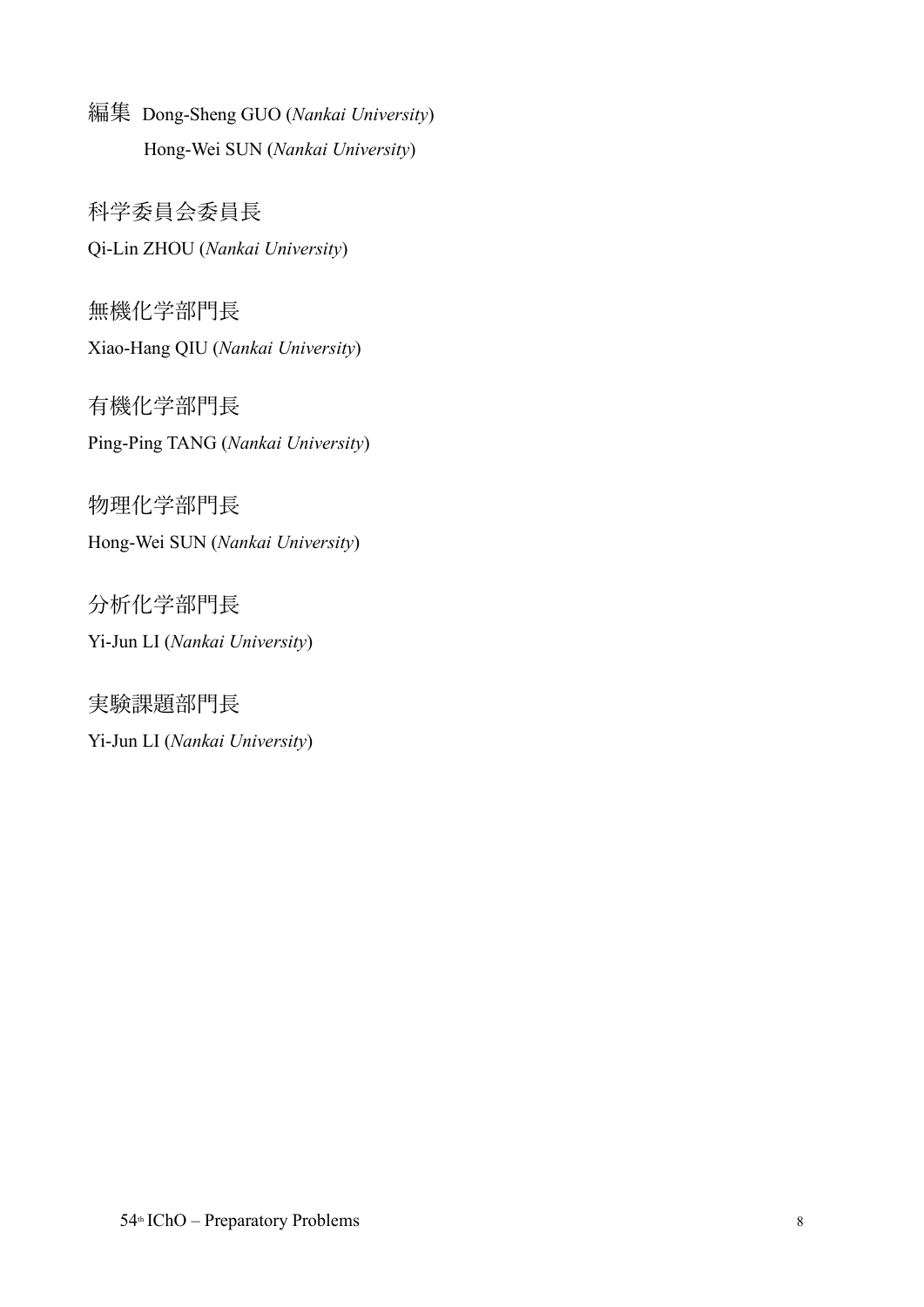## 発展的学習分野

#### 理論問題

- 1. 固体の構造、単位格子
- 2. 配位化学(錯体化学): 結晶場理論
- 3. 平衡定数と標準反応ギブズ自由エネルギーの関係、熱力学的データと電気化学的データ の関係
- 4. 立体化学(次の事項を含む: 分子の立体配座、対称性、軸不斉、面不斉、らせん不斉、 立体特異的な反応、立体障害による反応選択性、隣接する官能基の効果、立体電子効果)
- 5. <sup>1</sup> H NMR(核磁気共鳴)分光法: 化学シフト、積分値、カップリング、多重度
- 6. ペリ環状反応などの反応、イリドやカルベンなどの化学種

#### 実験課題

- 1. 吸引ろ過
- 2. ソックスレー抽出器の使用
- 3. 生成物の同定のための TLC (薄層クロマトグラフィ)の使用

## 注意

以下の発展的内容・技術について生徒が準備しておく必要はない:

#### 理論問題

錯体の磁気モーメント(*μ*)、巻き矢印を用いた反応機構、酸化的インドール-エノラートカッ プリング、バージェス試薬、デス-マーチン ペルヨージナンを用いた酸化反応、ピニック酸 化、メーヤワイン-ポンドルフ-ヴァーレイ還元、スワーン酸化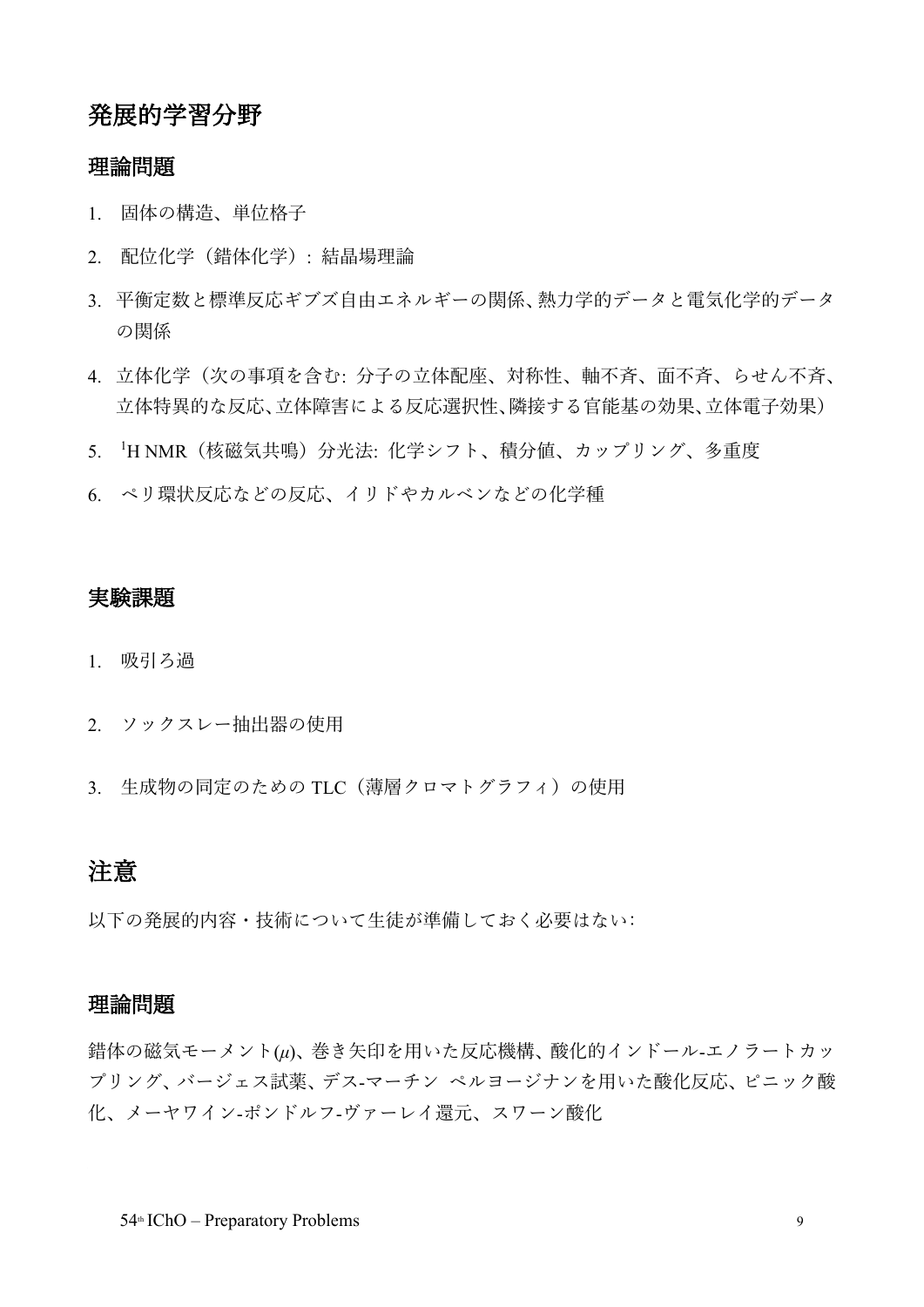## 実験課題

分光光度計の使用、ロータリーエバポレーターの使用、(シリンジや風船を用いた)禁水性 の化合物の使用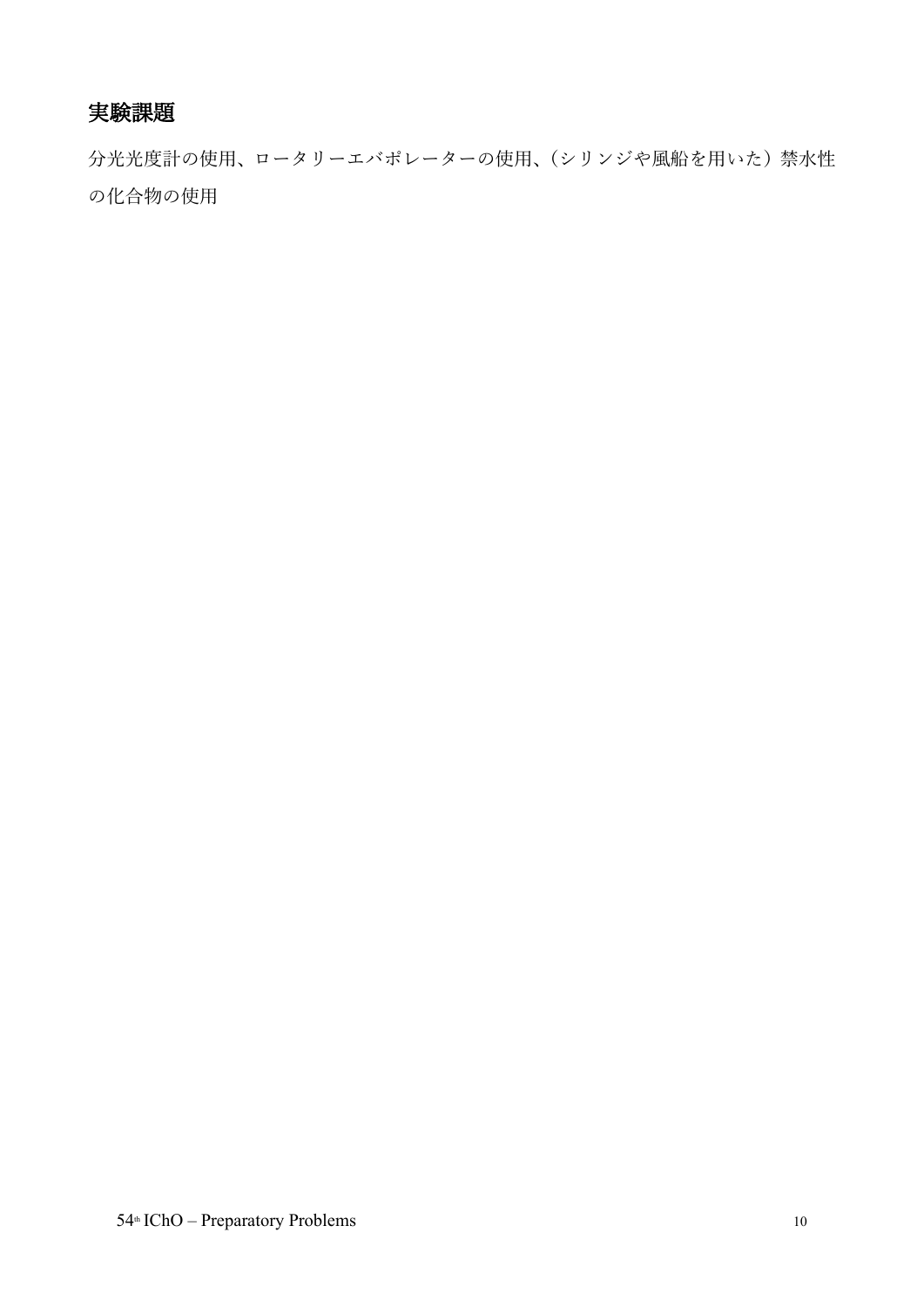## 物理定数・公式集

| アボガドロ定数:    | $N_A = 6.022 \times 10^{23}$ mol <sup>-1</sup>                    |
|-------------|-------------------------------------------------------------------|
| 気体定数:       | $R = 8.314$ J mol <sup>-1</sup> K <sup>-1</sup>                   |
| 標準圧力:       | $p^{\text{+}}=1$ bar = 10 <sup>5</sup> Pa                         |
| 標準大気圧:      | $P_{\text{atm}} = 1$ atm = 1.013 bar = 1.013 × 10 <sup>5</sup> Pa |
| 摂氏温度における0度: | 273.15 K                                                          |
| ファラデー定数:    | $F = 9.6485 \times 10^4$ C mol <sup>-1</sup>                      |
| プランク定数:     | $h = 6.626 \times 10^{-34}$ J s                                   |
| 電子の質量:      | $m_e = 9.109 \times 10^{-31}$ kg                                  |
| 光の速さ:       | $c = 2.998 \times 10^8$ m s <sup>-1</sup>                         |

| 光子 1 個のエネルギー: | $E = hc/\lambda$              |
|---------------|-------------------------------|
| 理想気体の状態方程式:   | $pV = nRT$                    |
| 熱力学第一法則:      | $\Delta U = q + w$            |
| エンタルピーH:      | $H = U + PV$                  |
| エントロピーS:      | $S = k_B \ln W$               |
| エンタルピー変化:     | $\Delta S = q_{\text{rev}}/T$ |
| ギブズ自由エネルギー:   | $G = H - TS$                  |
|               |                               |

反応  $aA + bB$   $\rightleftharpoons$   $cC + dD$  における反応商: 温度変化に対するエンタルピーの変化:  $\Delta_{r} H^{\oplus}(T_{2}) = \Delta_{r} H^{\oplus}(T_{1}) + \Delta_{r} C_{p}^{\oplus}(T_{2} - T_{1})$ 温度変化に対するエントロピーの変化:  $\Delta_{\rm r} S^{\scriptscriptstyle \pm}(T_{\rm 2})$ = $\Delta_{\rm r} S^{\scriptscriptstyle \pm}(T_{\rm 1})$ + $\Delta_{\rm r} C^{\scriptscriptstyle \pm}_p \ln\left(T_{\rm 2}/T_{\rm 1}\right)$ ネルンストの式: クラウジウス-クラペイロンの式: ケルビンの式: 標準電池電位の温度係数:

ラングミュアの吸着等温式: *θ* = *aP*/(1 +*aP*)  $\mathcal{F} \cup \mathcal{F} \cup \mathcal{F} \cup \mathcal{F}$  a  $\ln k = \ln A - E_{s}/RT$ 積分形式での速度式:

 $\Delta G^{\oplus} = -RT \ln K^{\oplus}$  $\Delta G^{\pm} = -zFE_{\rm cell}^{\pm}$  $\Delta G = \Delta G^{\text{H}} + RT \ln Q$  $[A]^{\alpha}[B]$  $c$   $\Gamma$  $\Gamma$ <sup>c</sup>  $Q = \frac{[C] [B]}{[A]^{a} [B]^{b}}$ red ox  $E = E^{\text{\tiny \#}} - \frac{RT}{zF} \ln \frac{c}{c}$  $I_1$   $I_2$   $I_1$  $\ln \frac{p_2}{p_2} = \frac{\Delta_{\rm vap} H^{\rm th}}{p_2} (\frac{1}{T} - \frac{1}{T})$  $\frac{p_2}{p_1} = \frac{p_3}{R} = \frac{1}{T_2} - \frac{1}{T_1}$ E  $\mathbf{0}$  $\ln \frac{p}{p_0} = \frac{2\sigma M}{\rho RTr}$  $\frac{dZ_{\text{cell}}}{dT} = \frac{\Delta_r S}{zF}$  $\begin{array}{ccc} \begin{array}{ccc} \perp & \nearrow & \end{array} & \begin{array}{ccc} \bullet & \end{array} & \begin{array}{ccc} \bullet & \end{array} \end{array}$ 

 $54<sup>th</sup>$  IChO – Preparatory Problems 11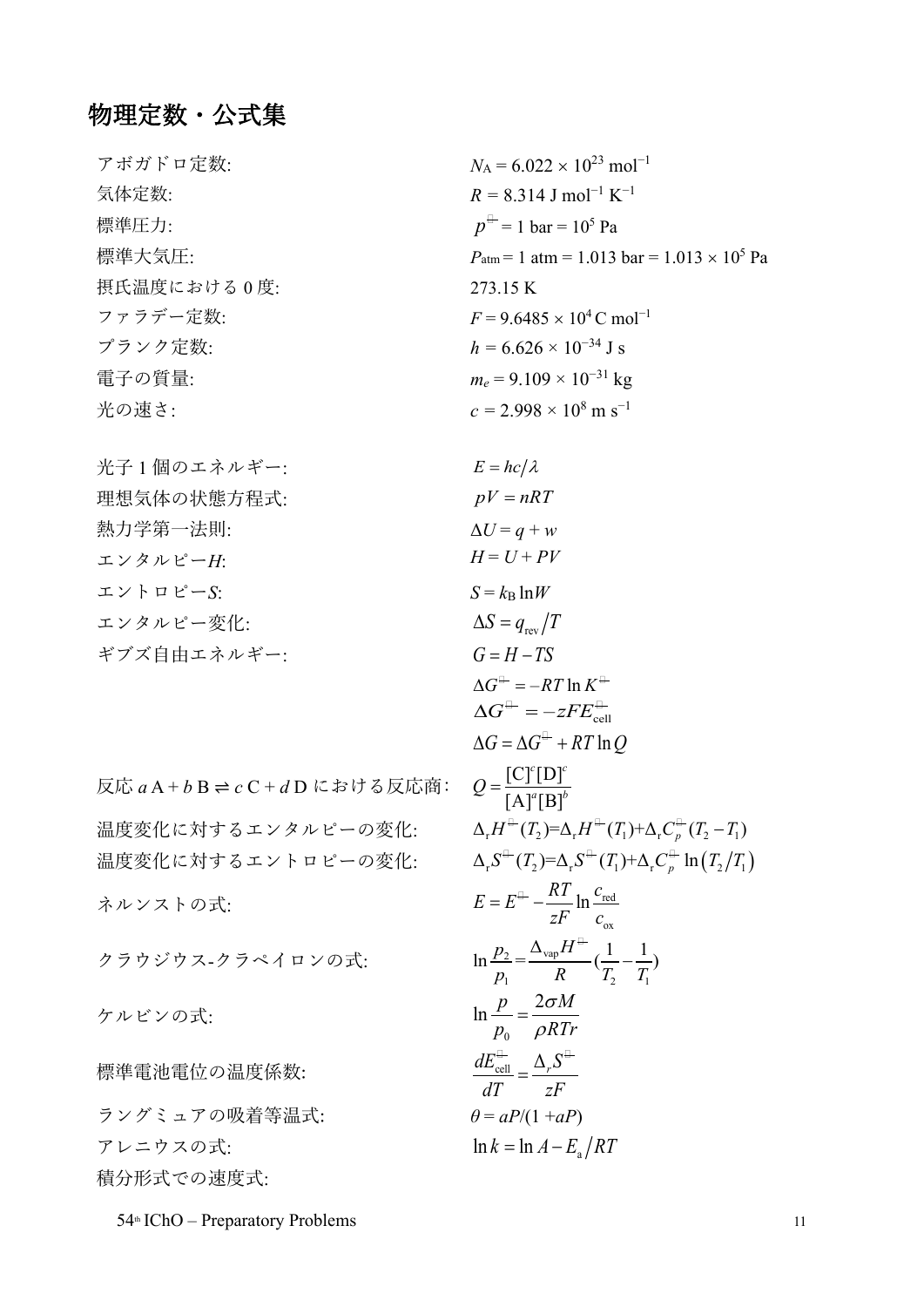| ゼロ次:            | $[A] = [A]_0 - kt$                                                                     |
|-----------------|----------------------------------------------------------------------------------------|
| 一次:             | $\ln[A] = \ln[A]_0 - kt$                                                               |
| 二次:             | $\frac{1}{\lceil A \rceil} = \frac{1}{\lceil A \rceil_{0}} + kt$                       |
| 一次反応における半減期:    | $t_{1/2} = \ln 2/k$                                                                    |
| 二次反応における半減期:    | $t_{1/2} = \frac{1}{k[A]_0}$                                                           |
| 速度定数の温度依存性:     | $\ln \frac{k_2}{k} = -\frac{E_a}{R}(\frac{1}{T_a} - \frac{1}{T_a})$                    |
| ランベルト-ベールの式:    | $A = \varepsilon lc$                                                                   |
| 水素イオンの有効活量係数    | $\alpha_{Y(H)} = 1 + [H^+] \beta_1^H + [H^+]^2 \beta_2^H + \ldots + [H^+]^6 \beta_6^H$ |
| 共存イオン効果係数:      | $\alpha_{\text{Y(N)}} = 1 + \text{[N]}K_{\text{NY}}$                                   |
| 当量点における金属イオンの濃度 | $pM'_{sp} = 1/2(\lg K'_{MY} - \lg c_{M}^{sp})$                                         |
|                 | 訳注) sp は当量点 (stoichiometric point) を                                                   |
|                 | 表す                                                                                     |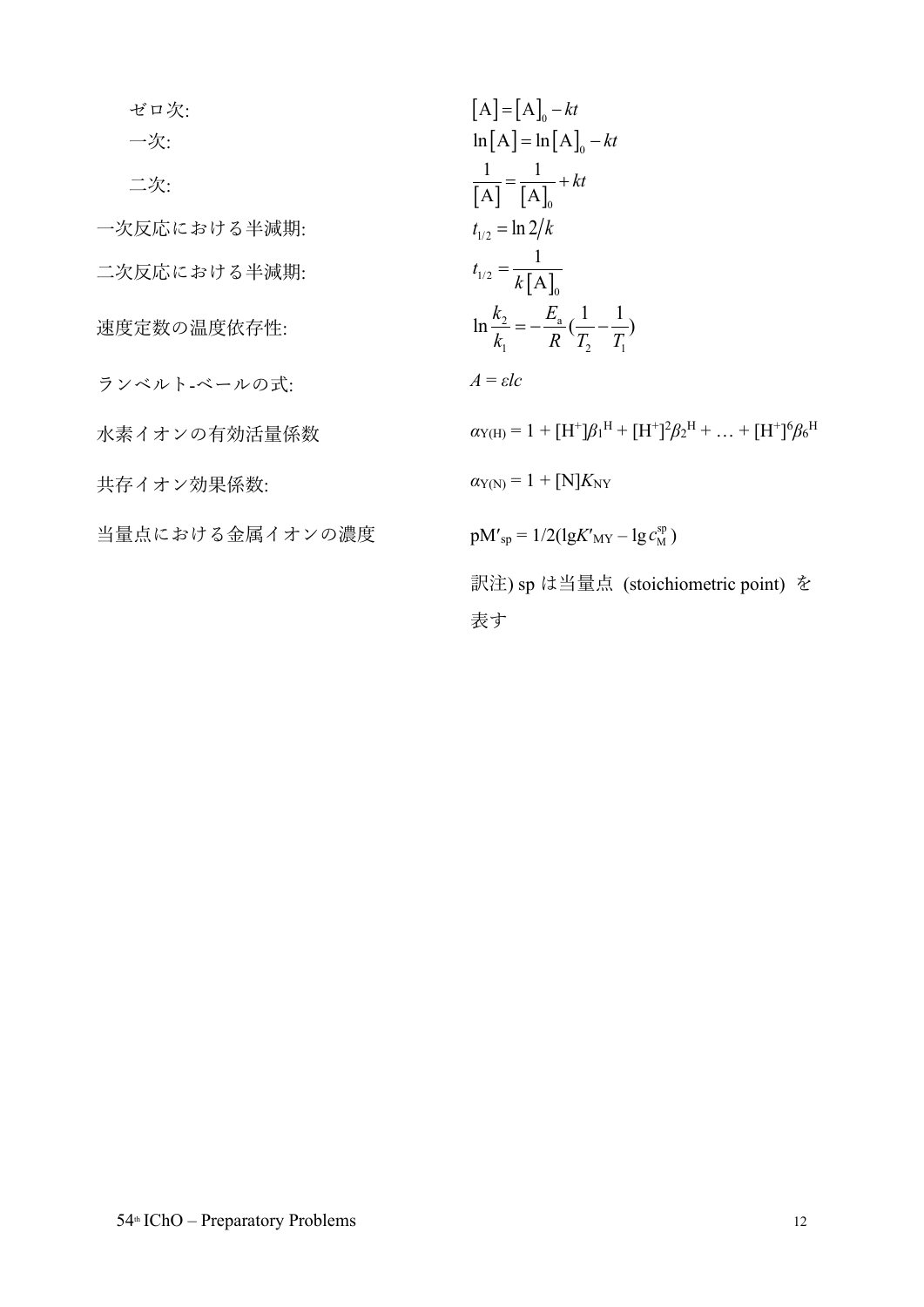元素の周期表

| $\mathbf 1$ |                |           |       |           |           |                          |       |                |       |           |       |                |              |                |         |       | 18             |
|-------------|----------------|-----------|-------|-----------|-----------|--------------------------|-------|----------------|-------|-----------|-------|----------------|--------------|----------------|---------|-------|----------------|
| 1           |                |           |       |           |           |                          |       |                |       |           |       |                |              |                |         |       | $\overline{2}$ |
| H           |                |           |       |           |           |                          |       |                |       |           |       |                |              |                |         |       | He             |
| 1.008       | $\overline{2}$ |           |       |           |           |                          |       |                |       |           |       | 13             | 14           | 15             | 16      | 17    | 4.003          |
| 3           | $\overline{4}$ |           |       |           |           |                          |       |                |       |           |       | 5              | 6            | $\overline{7}$ | 8       | 9     | 10             |
| Li          | Be             |           |       |           |           |                          |       |                |       |           |       | B              | $\mathsf{C}$ | N              | $\circ$ | F     | <b>Ne</b>      |
| 6.941       | 9.012          |           |       |           |           |                          |       |                |       |           |       | 10.81          | 12.01        | 14.01          | 16.00   | 19.00 | 20.18          |
| 11          | 12             |           |       |           |           |                          |       |                |       |           |       | 13             | 14           | 15             | 16      | 17    | 18             |
| Na          | Mg             |           |       |           |           |                          |       |                |       |           |       | AI             | Si           | P              | S       | CI    | Ar             |
| 22.99       | 24.31          | 3         | 4     | 5         | 6         | $\overline{7}$           | 8     | 9              | 10    | 11        | 12    | 26.98          | 28.09        | 30.97          | 32.06   | 35.45 | 39.95          |
| 19          | 20             | 21        | 22    | 23        | 24        | 25                       | 26    | 27             | 28    | 29        | 30    | 31             | 32           | 33             | 34      | 35    | 36             |
| K           | Ca             | Sc        | Ti    | $\vee$    | Cr        | Mn                       | Fe    | Co             | Ni    | Cu        | Zn    | Ga             | Ge           | As             | Se      | Br    | Kr             |
| 39.10       | 40.08          | 44.96     | 47.87 | 50.94     | 52.00     | 54.94                    | 55.85 | 58.93          | 58.69 | 63.55     | 65.38 | 69.72          | 72.63        | 74.92          | 78.97   | 79.90 | 83.80          |
| 37          | 38             | 38        | 40    | 41        | 42        | 43                       | 44    | 45             | 46    | 47        | 48    | 49             | 50           | 51             | 52      | 53    | 54             |
| <b>Rb</b>   | Sr             | Y         | Zr    | <b>Nb</b> | Mo        | Tc                       | Ru    | <b>Rh</b>      | Pd    | Ag        | Cd    | In             | Sn           | Sb             | Te      |       | Xe             |
| 85.47       | 87.62          | 88.91     | 91.22 | 92.91     | 95.95     | $\overline{\phantom{a}}$ | 101.1 | 120.9          | 106.4 | 107.9     | 112.4 | 114.8          | 118.7        | 121.8          | 127.6   | 126.9 | 31.3           |
| 55          | 56             |           | 72    | 73        | 74        | 75                       | 76    | 77             | 78    | 79        | 80    | 81             | 82           | 83             | 84      | 85    | 86             |
| Cs          | Ba             | $57 - 71$ | Hf    | Ta        | W         | Re                       | Os    | $\mathsf{I}$ r | Pt    | Au        | Hg    | T <sub>l</sub> | Pb           | Bi             | Po      | At    | Rn             |
| 132.9       | 137.3          |           | 178.5 | 180.9     | 183.8     | 186.2                    | 190.2 | 192.2          | 195.1 | 197.0     | 200.6 | 204.4          | 207.2        | 209.0          |         |       |                |
| 87          | 88             |           | 104   | 105       | 106       | 107                      | 108   | 109            | 110   | 111       | 112   | 113            | 114          | 115            | 116     | 117   | 118            |
| Fr          | Ra             | 89-103    | Rf    | Db        | Sg        | Bh                       | Hs    | Mt             | Ds    | Rg        | Cn    | Nh             | FI           | Mc             | Lv      | Ts    | Og             |
|             |                |           |       |           |           |                          |       |                |       |           |       |                |              |                |         |       |                |
|             |                |           |       |           |           |                          |       |                |       |           |       |                |              |                |         |       |                |
| 57          | 58             |           | 59    | 60        | 61        | 62                       | 63    |                | 64    | 65        | 66    | 67             | 68           |                | 69      | 70    | 71             |
| La          | Ce             |           | Pr    | Nd        | Pm        | Sm                       | Eu    |                | Gd    | Tb        | Dy    | Ho             | Er           |                | Tm      | Yb    | Lu             |
| 138.9       | 140.1          |           | 140.9 | 144.2     |           | 150.4                    | 152.0 |                | 157.3 | 158.9     | 162.5 | 164.9          | 167.3        |                | 168.9   | 173.0 | 175.0          |
| 89          | 90             |           | 91    | 92        | 93        | 94                       | 95    |                | 96    | 97        | 98    | 99             | 100          |                | 101     | 102   | 103            |
| Ac          | Th             |           | Pa    | $\cup$    | <b>Np</b> | Pu                       | Am    |                | Cm    | <b>Bk</b> | Cf    | Es             | Fm           |                | Md      | No    | Lr             |
|             | 232.0          |           | 231.0 | 238.0     |           |                          |       |                |       |           |       |                |              |                |         |       |                |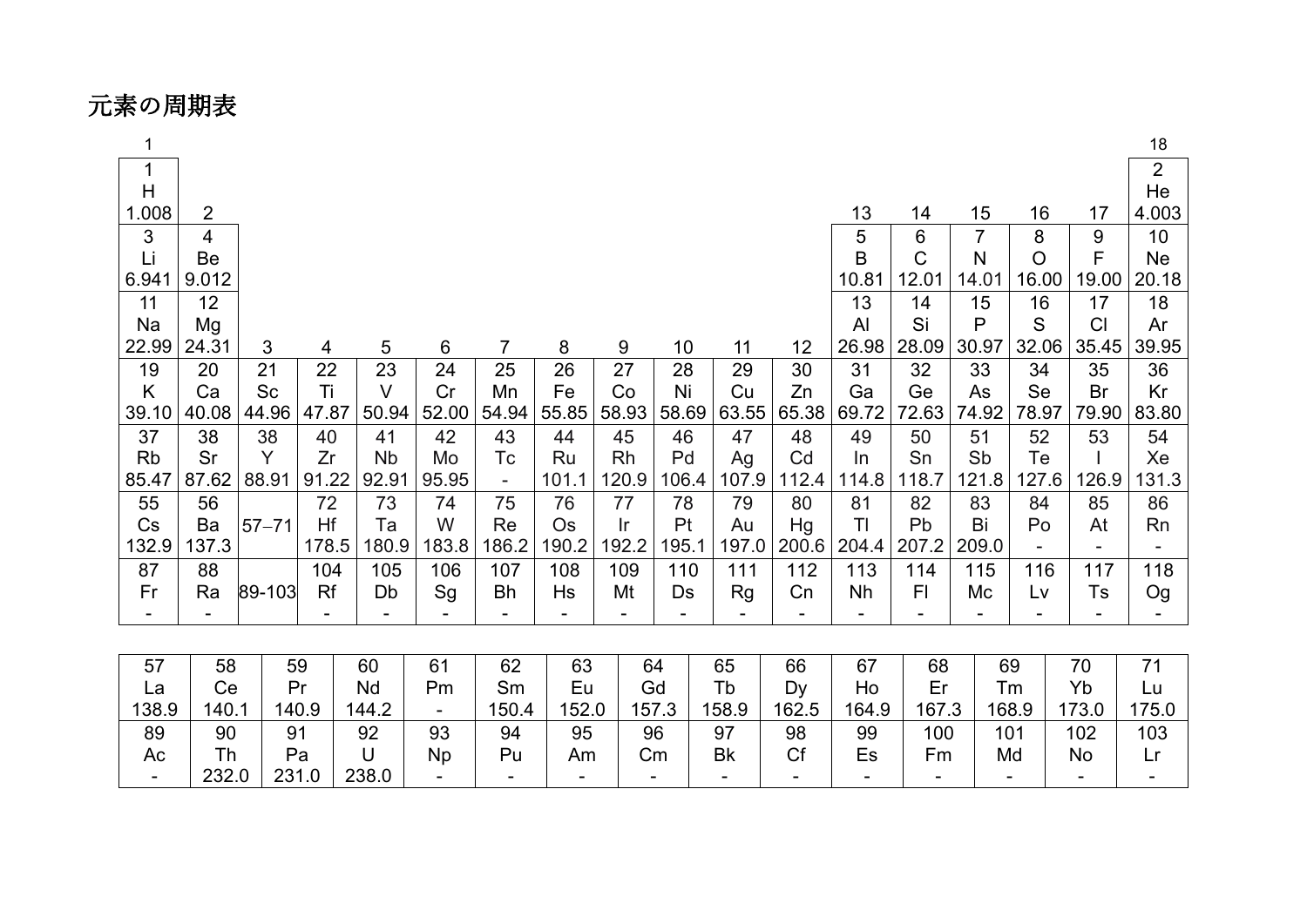# 水素の化学シフト値(単位 **ppm/TMS**)



# **H-H** カップリング定数(単位 **Hz**)

| Hydrogen type          | $ J_{ab} $ (Hz)            |  |  |
|------------------------|----------------------------|--|--|
| 水素の種類                  |                            |  |  |
| $R_2CH_aH_b$           | $4 - 20$                   |  |  |
| $R_2H_aC$ — $CR_2H_b$  | $2 - 12$                   |  |  |
| $RH_aC=CRH_b$          | cis: $7-12$ ; trans: 12-18 |  |  |
| $R_2C = CH_aH_b$       | $0.5 - 3$                  |  |  |
| $H_a(CO)$ — $CR_2H_b$  | $1 - 3$                    |  |  |
| $RH_aC=CR$ - $CR_2H_b$ | $0.5 - 2.5$                |  |  |

## **IR** スペクトル表

| Vibrational mode          | $\sigma$ (cm <sup>-1</sup> ) | Intensity |
|---------------------------|------------------------------|-----------|
| 振動モード                     |                              | 強度        |
| alcohol O—H (stretching)  | 3600-3200                    | strong    |
| アルコール O-H(伸縮)             |                              | 強い        |
| $N-H$ (stretching)        | 3500-3350                    | strong    |
| N-H (伸縮)                  |                              | 強い        |
| $\equiv C-H$ (stretching) | 3300                         | strong    |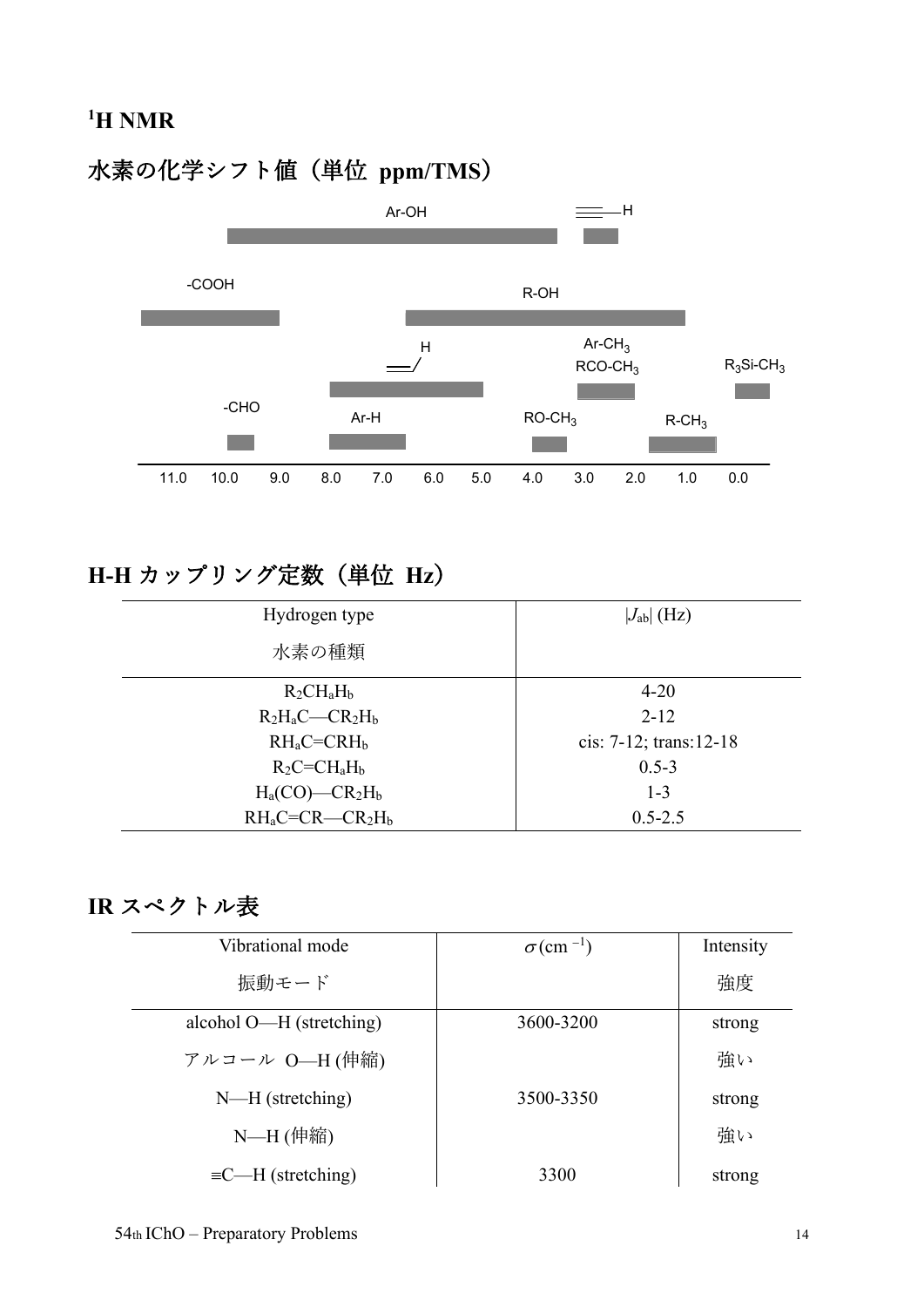| ≡C—H (伸縮)                                   |                     | 強い       |
|---------------------------------------------|---------------------|----------|
| $=$ C—H (stretching)                        | 3100-3000           | weak     |
| =C—H (伸縮)                                   |                     | 弱い       |
| $C-H$ (stretching)                          | 2950-2840           | weak     |
| C—H (伸縮)                                    |                     | 弱い       |
| $C=N$ (stretching)                          | 2250                | strong   |
| $C=N$ (伸縮)                                  |                     | 強い       |
| $C=C$ (stretching)                          | 2260-2100           | variable |
| C≡C (伸縮)                                    |                     | 様々である    |
| $C=O$ (stretching)                          | 1850-1690           | strong   |
| C=O (伸縮)                                    |                     | 強い       |
| alkene $C=C$ (stretching)                   | 1680-1600           | weak     |
| アルケン C=C (伸縮)                               |                     | 弱い       |
| aromatic $C=C$ (stretching)                 | 1600-1400           | weak     |
| 芳香族 C=C (伸縮)                                |                     | 弱い       |
| $CH2$ (bending)                             | 1480-1440           | medium   |
| $CH2( \overline{\mathcal{X}} \mathfrak{H})$ |                     | 中程度      |
| $CH3$ (bending)                             | 1465-1440;1390-1365 | medium   |
| $CH_3(\overline{\mathcal{F}})$              |                     | 中程度      |
| $C$ — $O$ — $C$ (stretching)                | 1250-1050 (several) | strong   |
| C-O-C (伸縮)                                  | 1250-1050 (複数)      | 強い       |
| C—OH (stretching)                           | 1200-1020           | strong   |
| $C$ —OH $($ 伸縮)                             |                     | 強い       |
|                                             |                     |          |